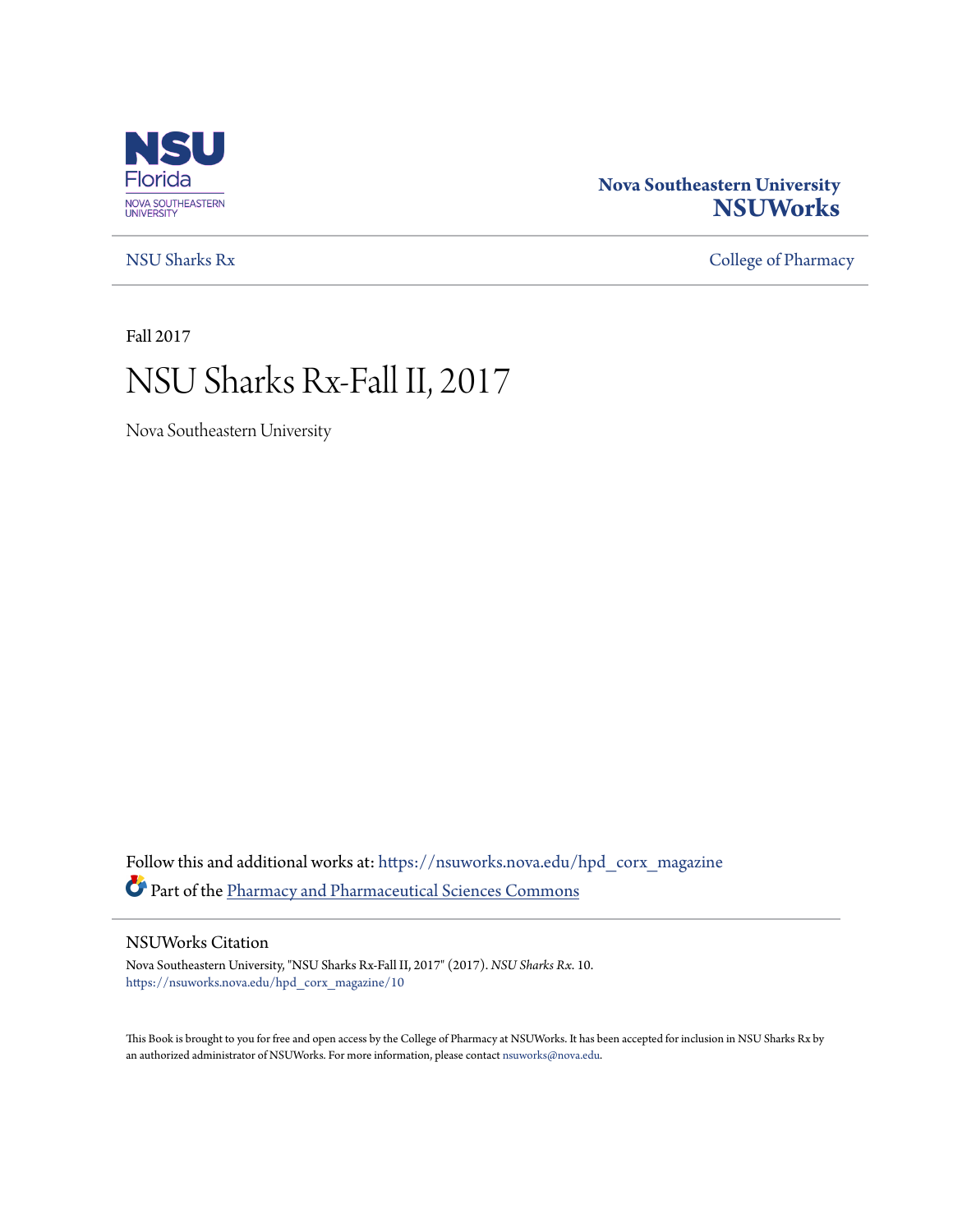





Lisa Deziel, Pharm.D., Ph.D. Dean, College of Pharmacy

Last month, the College of Pharmacy experienced two devastating hurricanes: Irma and Maria. Immediately upon reopening after Hurricane Irma, which resulted in some scheduling adjustments for this semester, Hurricane Maria devastated the island of Puerto Rico, home to one of our regional campuses. Faculty, staff, and students in Puerto Rico continue to be affected by the loss of power, lack of clean water, and damage to homes and businesses. Several of our students and staff have lost homes and living conditions remain very difficult. A few students have relocated to one of our Florida campuses to continue their studies. The college is working closely with the university to ensure that those affected by the hurricane receive help. The academic schedule, armasluding didactic courses, IPPEs, and APPEs for our students in Puerto Rico, has been adjusted to get them back on track by the end of the academic year.

Many offers of assistance to our students from our sister colleges of

pharmacy, experiential sites, and pharmacy student groups have been received and we are extremely grateful for the camaraderie that exists between our institutions.

In addition ASHP, AACP, and ACPE have offered assistance to our students in other tangible ways. The campus has reopened, and classes resumed October 16 under the leadership of Blanca Ortiz, Pharm.D., assistant dean, Puerto Rico Campus. In the midst of their own crisis, a group of faculty and students traveled to Caguas, PR, to provide healthcare services to refugees at the request of the First Lady of Puerto Rico. We are very proud of the resilience and commitment shown by our faculty, staff, and students.

In addition to supplies sent by NSU on regular charter flights, our #pharmily on the mainland has donated water and other non-perishable items to be distributed to the COP in Puerto Rico. Thanks to the COP Student Government Association for organizing this effort. In addition, monetary donations were collected and t-shirt and PR pins were sold to raise funds for the PR campus. NSU has established the NSU CARES fund to help students and employees in need of assistance. Donations can be made by texting NSUCARES to 41444. To request assistance from [NSU Cares](http://www.nova.edu/nsu-cares/index.html), please complete the NSU Cares [form](http://www.nova.edu/nsu-cares/index.html) and email to **nsucares@nova.edu**.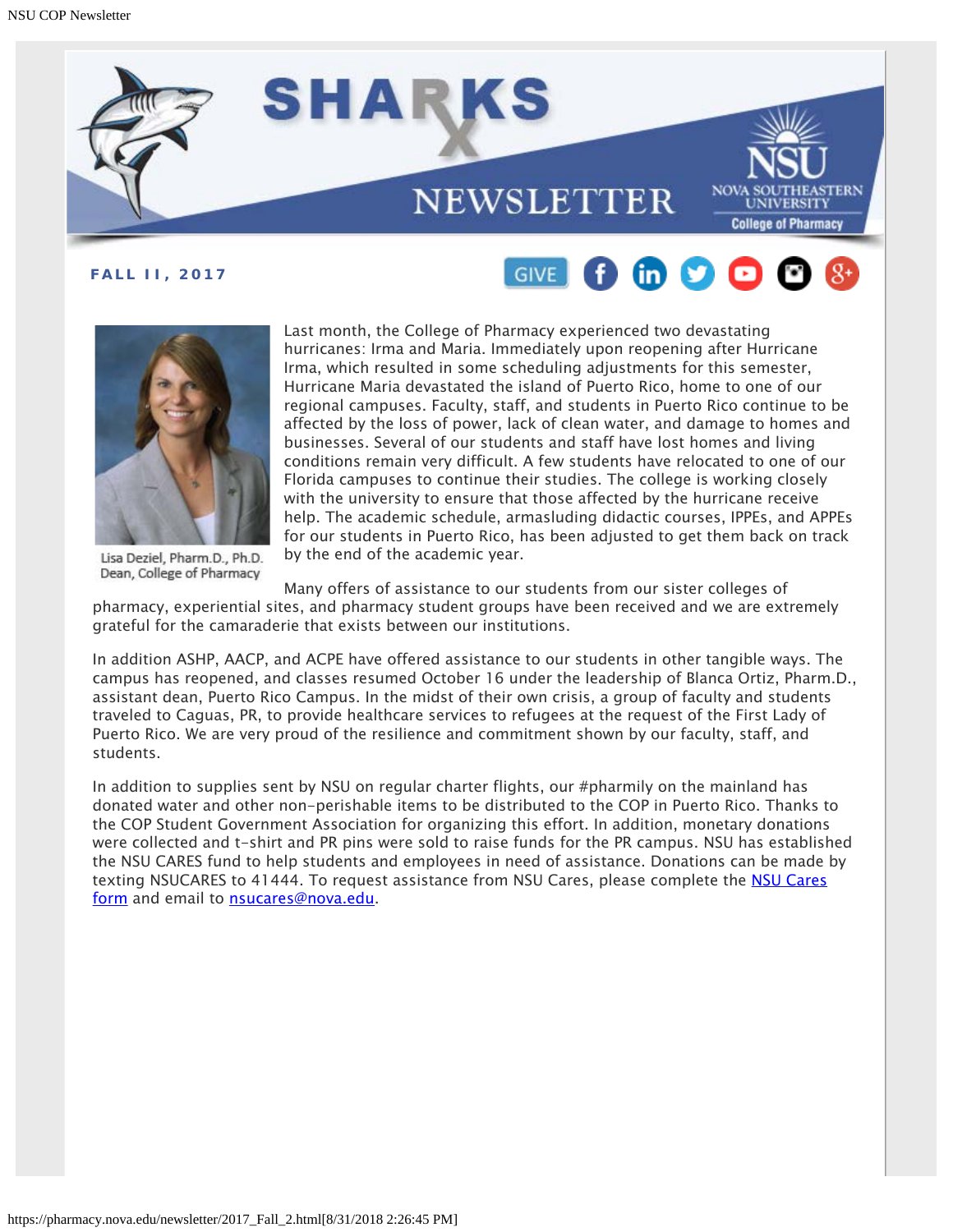

College of Pharmacy, Puerto Rico Regional Campus, assisting refugees at the Caguas health fair

#### *Shark Pride!*

Lisa Deziel, Pharm.D., Ph.D.

# **COLLEGE PRIDE**

#### **New PGY1 Community Pharmacy Residency approved**

A community-based collaborative NSUCOP/Walgreens Residency program with a focus in Specialty Pharmacy has been approved for the 2018-2019 residency program year. The residency will prepare graduates for leadership positions that advance initiatives in chronic patient care in specialty pharmacy, one of the fastest growing segments of the healthcare industry. Interprofessional experiences will prepare residents for practice in areas such as HIV, Hepatitis C, organ transplant, oncology, cystic fibrosis, chronic inflammatory disease, fertility, and academia. For more information contact [Jennifer Steinberg](mailto:js2128@nova.edu), Pharm.D., BCPS, director of experiential education and assistant professor of pharmacy practice.

#### **New Director of Student Affairs**



Jeffrey Jurkas, M.B.A. ('14), was named director of student affairs at the Fort Lauderdale/Davie campus. Mr. Jurkas' responsibilities include, but are not limited to, directing, designing, implementing, and evaluating student polices, programs, and activities. He will facilitate student success while increasing student engagement, student retention, and engaging alumni. Prior to accepting this position, Mr. Jurkas served as assistant director, graduate admission, and admissions counselor with the college.

### **STUDENT PRIDE**

Students from the College of Pharmacy at both Florida campuses organized fundraisers to support fellow students impacted by Hurricane Maria in Puerto Rico. Students are shown here with supplies to be shipped to Puerto Rico.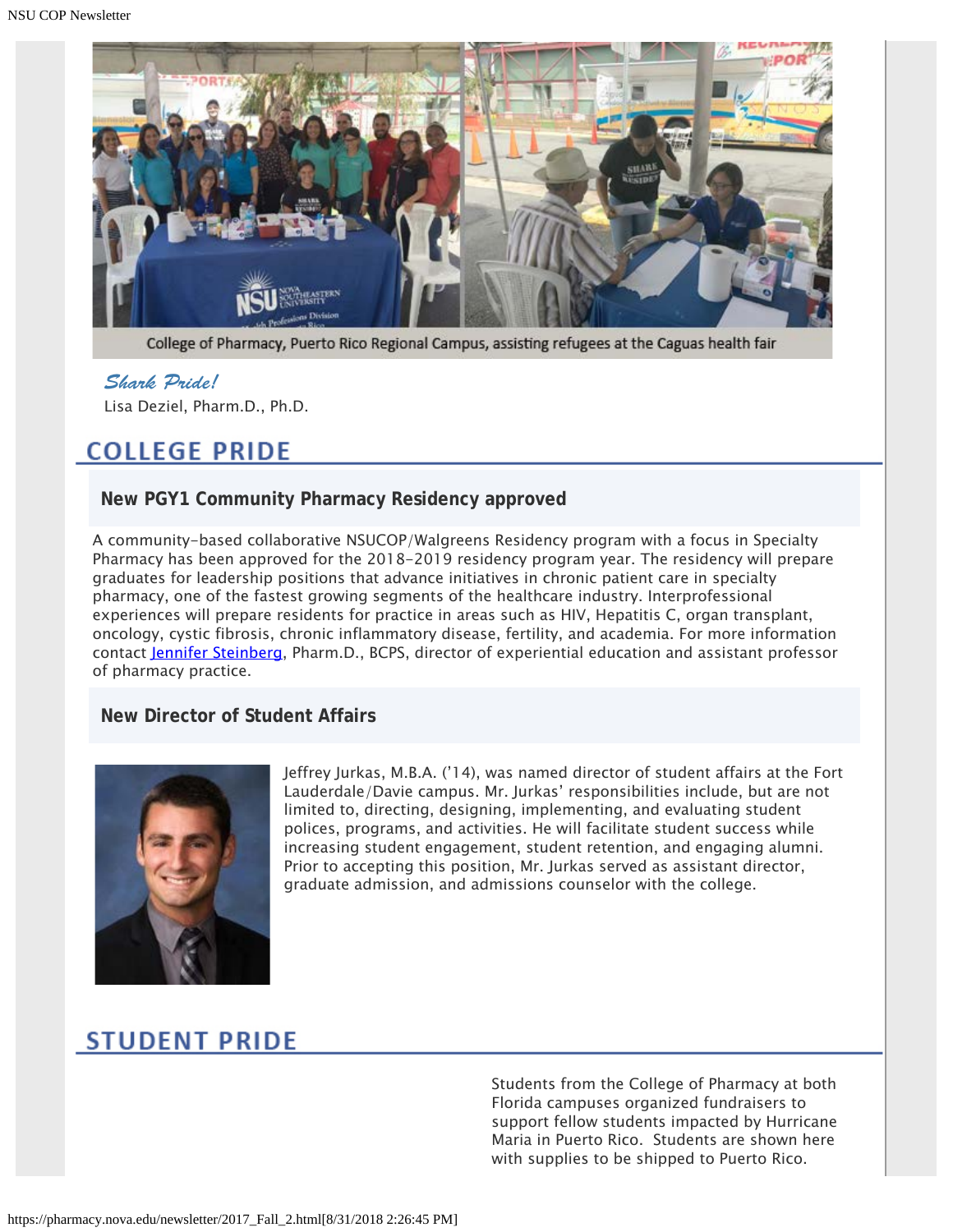

Jeffery Jurkas, director of student affairs (third from right), is shown here with members of the SGA executive board packing supplies.



Students at the Palm Beach Campus held a "Love for Lukas Jeans Day Fundraiser" for classmate Terry Smith ('20) and his family. Smith's son Lukas was born on December 22, 2016 with a healthy perspective. However, after a few short months he was diagnosed with Alexander Disease (Progressive Leukodystrophy). The disease is so rare that doctors cannot prepare the family on what to expect next. To help support the Smith family contributions are accepted on their go fund me page [Love for Lukas](https://www.gofundme.com/mvd6x-love-for-lukas).



Each year the College of Pharmacy holds Diversity Dialogs discussing bias, discrimination, microaggression, prejudice, and stereotypes. This year's discussion was moderated by Brian Stonebraker, international program coordinator, with student panelists Julio Simon, ('19) and Parvathy Varma ('19) who shared their experiences and answered questions from the audience. Audience members were also able to share their stories and perspectives on what diversity means to them.

# **FACULTY PRIDE**

Goar Alvarez, Pharm.D., ('92), assistant dean, pharmacy services was the recipient of the coveted 2017 Bowl of Hygeia Award for Outstanding Community Service. Dr. Alvarez was presented the award at the 127th Annual Meeting and Convention of the Florida Pharmacy Association. This national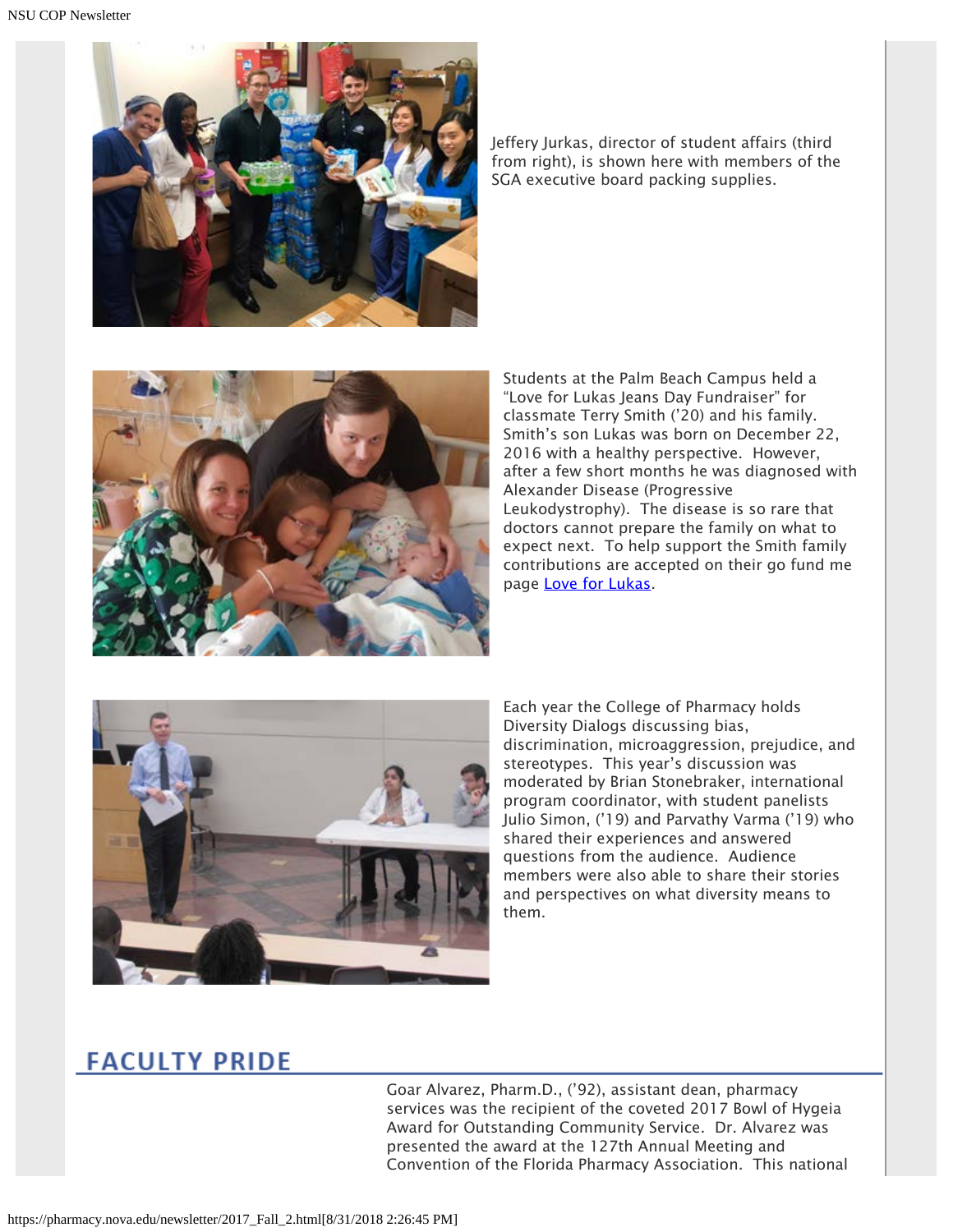

award recognizes pharmacists who possess outstanding records of civic leadership in their communities and encourages pharmacists to take active roles in the affairs of their perspective communities. Dr. Alvarez is shown with his wife and daughter.



Brian Hierholzer, Pharm.D. ('03), clinical assistant professor of pharmacy practice has had a busy hurricane season so far, responding to not one, but two hurricane disasters. As a member of Disaster Medication Assistant Teams (DMAT), Hierholzer was deployed after Hurricane Harvey devastated Houston, TX, and again to Puerto Rico after Hurricane Maria. In Manati, Puerto Rico, he is part of the team running a make shift hospital in the basketball arena seeing up to 150 acute care patients and housing over 30 inpatients.



Marina Ishak, Pharm.D. joined the faculty at the Palm Beach campus as academic instructor/facilitator. She will facilitate the academic instructional environment at the campus and provide instruction to students. Prior to coming to NSU COP Dr. Ishak graduated from Palm Beach Atlantic University College of Pharmacy, and completed her residency at the West Palm Beach VA Medical Center focusing on critical care and internal medicine.



Hamid Omidian, Ph.D., professor of pharmaceutical sciences was awarded the College of Pharmacy President's Distinguished Professor Award of Excellence for the academic year 2016-17. Dr. Omidian is an accomplished researcher with over 25 years of experience with various polymers for pharmaceutical and biomedical applications. His prolific career to date has resulted in 3 issued patents, 34 pending patents and invention disclosures, over 80 published manuscripts, and numerous presentations and abstracts.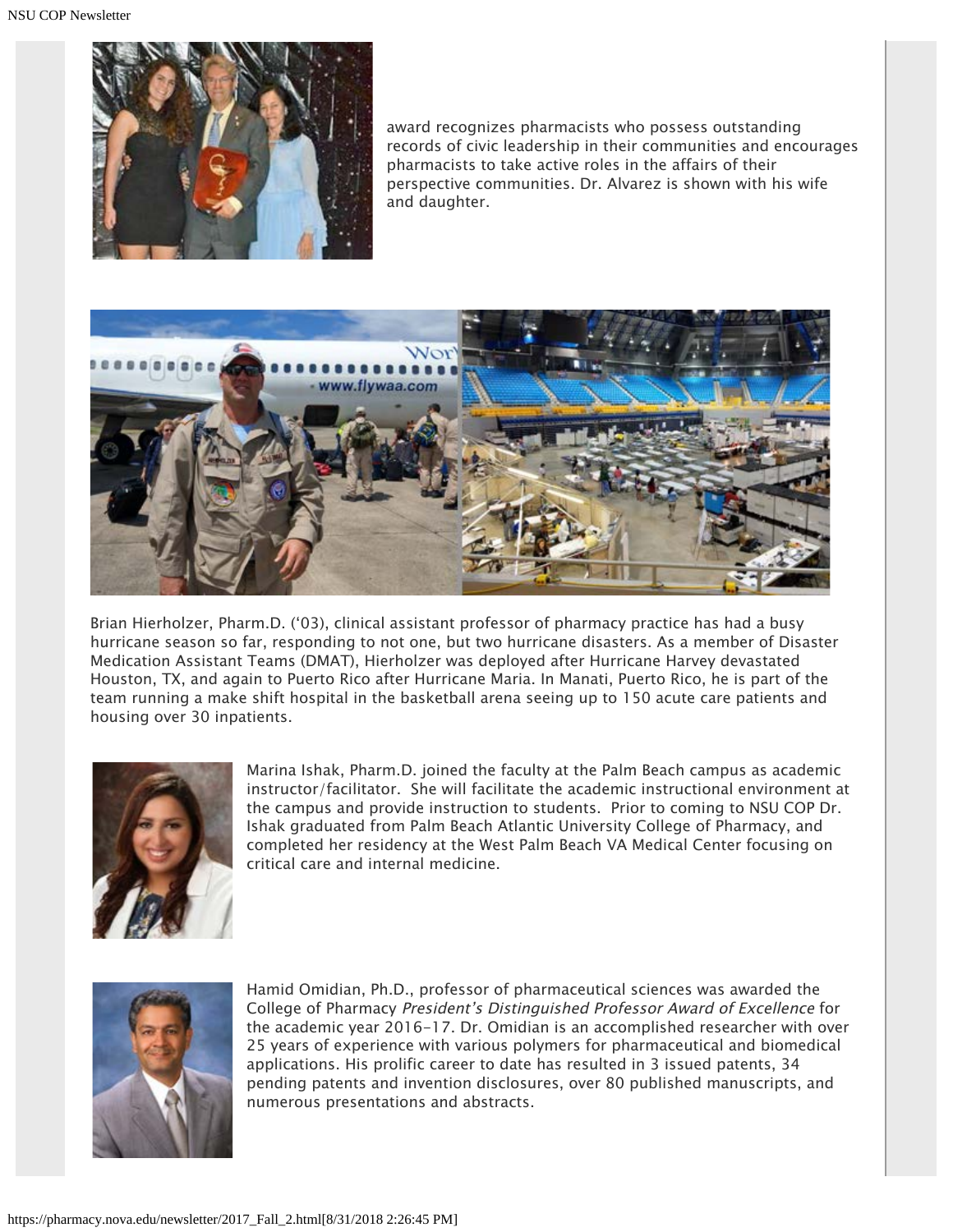

Alexandra Perez, Pharm.D. ('05), M.S., associate professor of sociobehavioral and administrative pharmacy was accepted in the Expanding National Capacity in PCOR through Training (ENACT) fellowship program at the University of Pittsburg's Institute for Clinical Research Education. The one-year intensive training program in patient-centered outcomes research (PCOR) methodologies leading to a proposal that will be the basis for development of a final PCOR grant or contract submission. Perez will be working with her research mentor, Albert I. Wertheimer, Ph.D., professor of sociobehavioral and administrative pharmacy on a proposal on medication use in racial/ethnic minorities with type 2 diabetes.



Albert I. Wertheimer, Ph.D., professor of sociobehavioral and administrative pharmacy, was present at this year's awarding of the fellowship named in his honor at the University of Minnesota (UM). The Wertheimer Leadership Fellowship, established in 2002, recognizes students in the social and administrative pharmacy program at UM for leadership qualities and aspirations in pharmacy. Included are a stipend and certificate of merit presented to the candidates.

### **ALUMNI PRIDE**

#### **Distinguished Alumni Honoree 2017**



Hyla Fritsch (Polen), Pharm.D. ('06) is the 2017 College of Pharmacy Distinguished Alumni Honoree. Fritsch is a graduate of the Palm Beach Campus where she is still an active participant in college activities, serving as an APPE preceptor, competition judge, mentor, and speaker at events. Dr. Fritsch is the director of pharmacy services for the Health Care District of Palm Beach County and responsible for their 3406 pharmacy programs including guarantees, regulatory compliance, formulary, and compliance and production. She has received several awards including The Prudential Davis Productivity Aware of Distinction 2011, Ryan White Program Recognition for Service Excellence Award 2010, Mylan Excellence in Pharmacy Award 2016. Fritsch states that her time at NSU gave her a solid background to perform in an ever-changing environment that requires both intellect and empathy.

#### **Alumni news**



Dina Besece, Pharm.D. ('91) is associate director, medical scientist at Achaogen, a biopharmaceutical company in San Francisco, CA.



Miguel Lob, Pharm.D. ('94) was named executive medical science liaison CV metabolic at AstraZeneca in Tampa/St. Petersburg, FL.

Ivette Bowers, Pharm.D. ('01) Damian Sinclair, Pharm.D.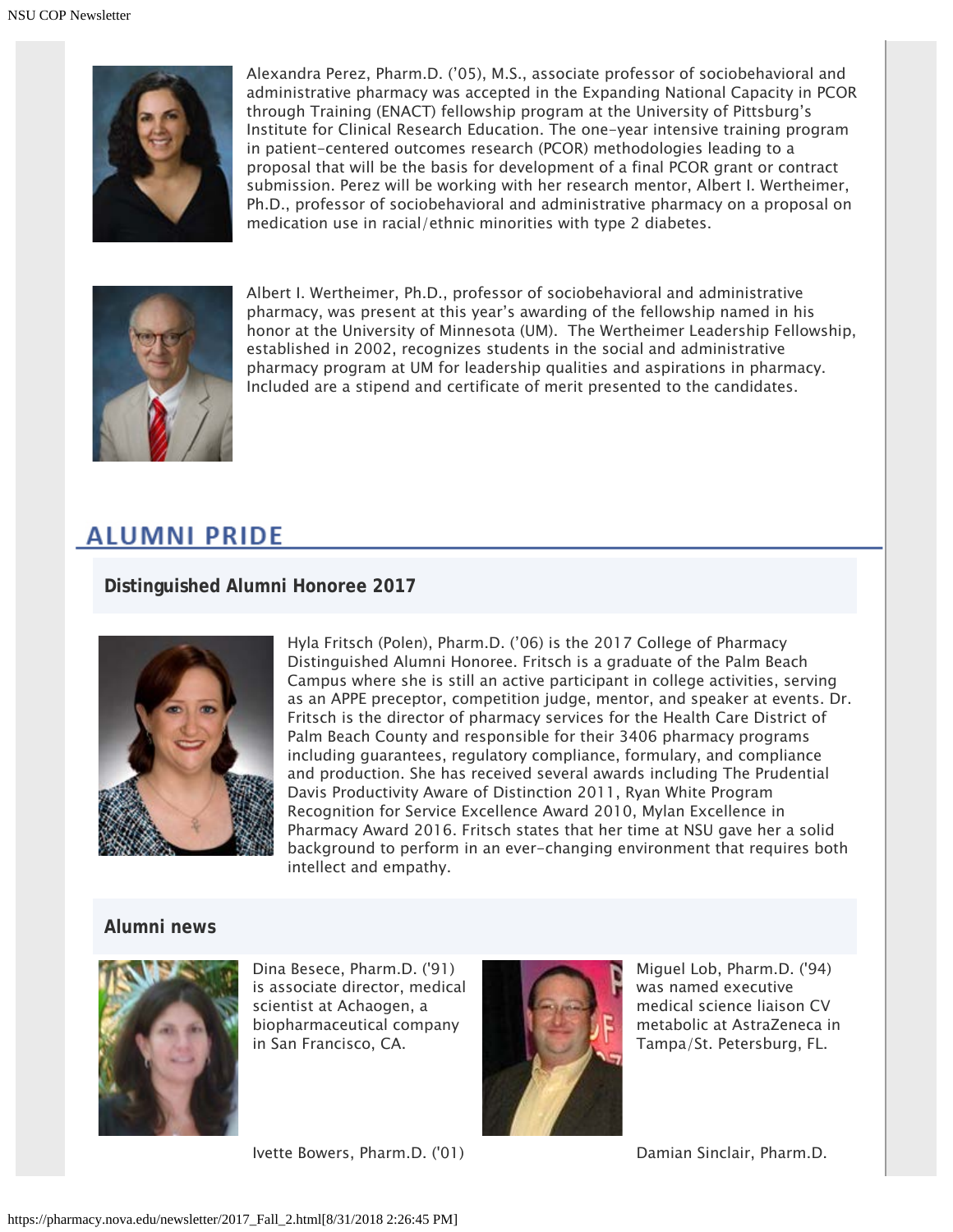

is the new pharmacy manager at Emerald Hills Pharmacy, LLC in Hollywood, FL.



('06) is now district manager at Walgreens Boots Alliance, Miami, FL.



Tessa Sturgill, Pharm.D. ('07) started a new position as mail order pharmacist at Mercy Health in Ohio.



Joanna Armas, Pharm.D. ('08) started a new position as regional medical director at Recro Pharma, Inc., Malvern, PA.



Helene Jacobson, Pharm.D. ('08) is operations specialist for Optum/UnitedHealth Group. She has been appointed by Governor Rick Scott to the Medicaid Pharmaceutical and Therapeutics Committee.



Chih Chin, Pharm.D. ('11) is the new director of pharmacy at Westside Regional Medical Center, Plantation, FL.



Judy Maytin Seoane, Pharm.D. ('11) is pharmacy information systems specialist at Epic developing software for healthcare organizations.



Angelica M. Borrero Olan, Pharm.D. ('15) started a new position as clinical pharmacist at UPR Comprehensive Cancer Center.

#### **30th Anniversay Celebration and Alumni Reunion**



We are celebrating 30 years of excellence (1987-2017)! Please join us on Saturday, November 4, 2017, at 7 pm at the Crowne Plaza hotel at 4000 S Ocean Dr, Hollywood, FL 33019. We are excited to announce this year will be the first time we host an Alumni Class Year Challenge! The class with the highest alumni representation (by percentage) at the celebrations will be declared the winner with a very special presentation. For more information and to register visit our [30](http://www.cvent.com/events/college-of-pharmacy-alumni-homecoming-reception-celebrating-30-years-of-excellence/event-summary-e217efc96b0b483281527d2930f393cf.aspx) [Years of Excellence invitation](http://www.cvent.com/events/college-of-pharmacy-alumni-homecoming-reception-celebrating-30-years-of-excellence/event-summary-e217efc96b0b483281527d2930f393cf.aspx) or contact [copalumni@nova.edu.](mailto:copalumni@nova.edu)

#### **Have you updated your email?**

Alumni are able to request a continuance of an NSU email address, although it will not be a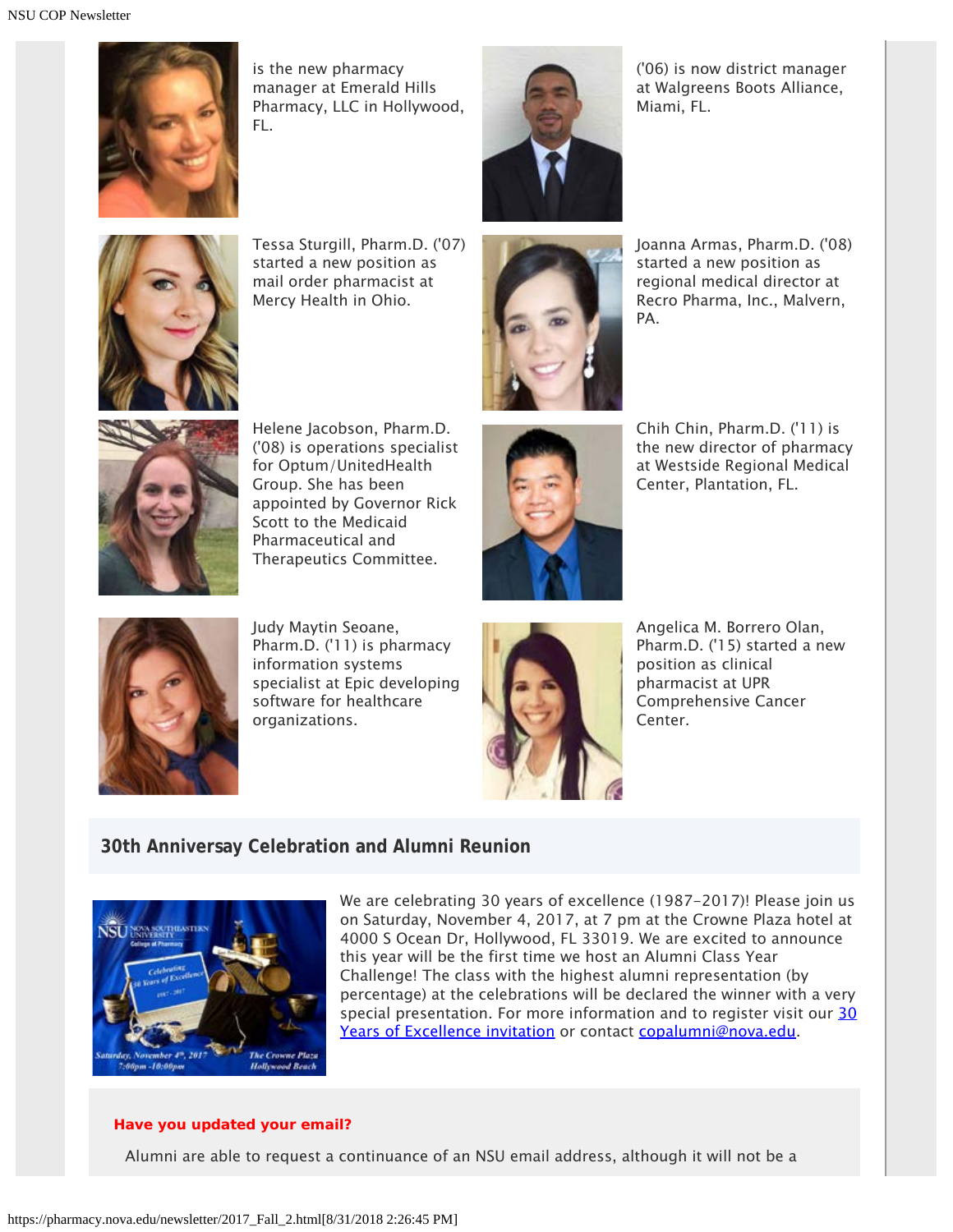nova.edu email address after December 1. Due to the required University-wide migration of email addresses, alumni may request to continue with an email address that will end in @mynsu.nova.edu. For more information and to make this request, alumni must visit [My NSU](https://www.nova.edu/oiit/office-365/mynsumigration/index.html) [Migration.](https://www.nova.edu/oiit/office-365/mynsumigration/index.html)

### Tell us your story

**Email your updates and stories to [copalumni@nova.edu.](mailto:copalumni@nova.edu) Please include one or two high resolution photos when possible.**

# **GLOBAL PRIDE**



In September NSU COP attended the 2017 FIP World Congress of Pharmacy and Pharmaceutical Sciences in Seoul, Republic of Korea. Young Kwon, Ph.D, associate professor of pharmaceutical sciences and originally from the Republic of Korea attended with Dean Lisa Deziel, Ph.D. and Manuel Carvajal, Ph.D., chair and professor of sociobehavioral and administrative pharmacy. The NSU COP delegation met with leaders from universities in South Korea armasluding Dr. Jin Hyun Jeong, professor, Yonsei University College of Pharmacy, Dr. Myung-Ja Kim, president of Korean Federation of Science and Technology Societies, and Dr. Aree Moon, president of the Pharmaceutical Society of Korea. NSU COP is developing global relationships in keeping with our mission to transform the profession of pharmacy to improve global health, and provide opportunities in education, practice, and research. We look forward to further collaboration with our pharmacy partners in South Korea.

> Elizabeth Sherman, Pharm.D. ('07), assistant professor of pharmacy practice, was a guest speaker at the Indian Association of Colleges of Pharmacy (IAC) and Devaki Amma Memorial College of Pharmacy in Kerala, India. The three-day workshop focused on medication therapy management and pharmacotherapeutics of complex disease states. Sherman shared her knowledge on HIV and AIDS antiretrovirals, HIV complications, and viral hepatitis. This is the sixth year Dr. Sherman has participated in this conference.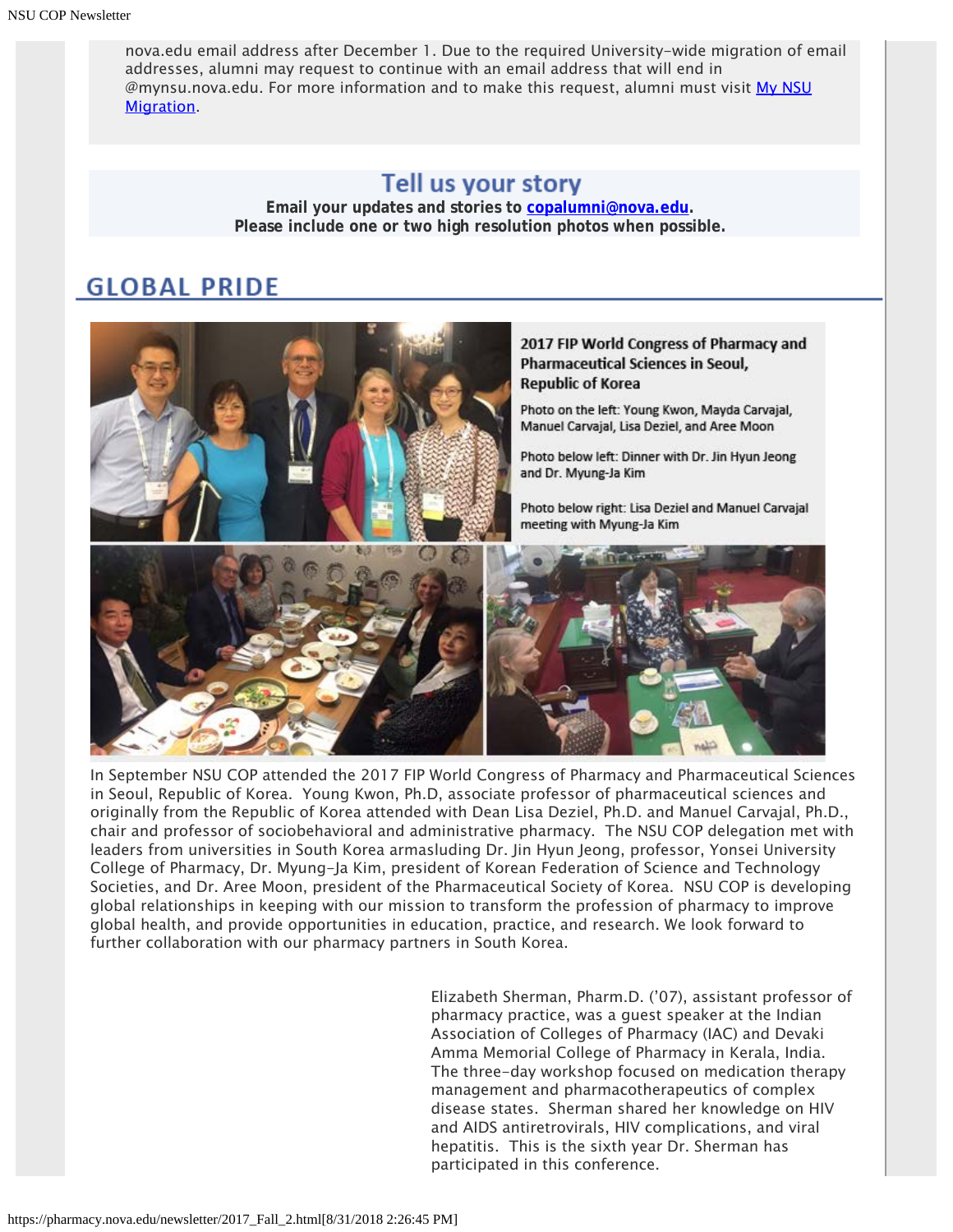

## NSU PRIDE

#### **NSU Receives \$200M from Patel Family Foundation**

NSU receives its largest philanthropic gift this September from Tampa-area cardiologist, entrepreneur, community leader and philanthropist Dr. Kiran C. Patel and his wife, pediatrician Dr. Pallavi Patel. To know more about this transformational gift read the [news release](https://nsunews.nova.edu/nova-southeastern-university-receives-200-million-commitment-from-patel-family-foundation/).



Artist conceptual rendering of the Dr. Kiran C. Patel College of Osteopathic Medicine at NSU's Tampa Bay Regional Campus

#### **College of Allopathic Medicine Receives "Preliminary Accreditation"**

NSU's College of Allopathic Medicine has been granted "Preliminary Accreditation" by the Liaison Committee on Medical Education (LCME). The university will qualify for "Full Accreditation" with its first graduating class. The college is now eligible to begin to review applications and is eligible to accept its inaugural class of M.D. students in August 2018. The innovative college is the sole M.D. degree awarding medical school in Broward County, the 8th in Florida, and one of only 148 in the U.S.

#### **Realizing Potential**



Help support the College of Pharmacy student scholarships and research. To find out more about what the college is doing [click here](https://www.nova.edu/publications/realizingpotential/pharmacy/). To donate to the College [click here](https://realizingpotential.nova.edu/give/index.html?area=Research&designation=AutoNation%20Institute%20for%20Breast%20and%20Solid%20Tumor%20Research), and remember to select College of Pharmacy for your donations. For more information on how to donate or be involved, contact us at [copalumni@nova.edu](mailto:copalumni@nova.edu).

# **UPCOMING EVENTS**